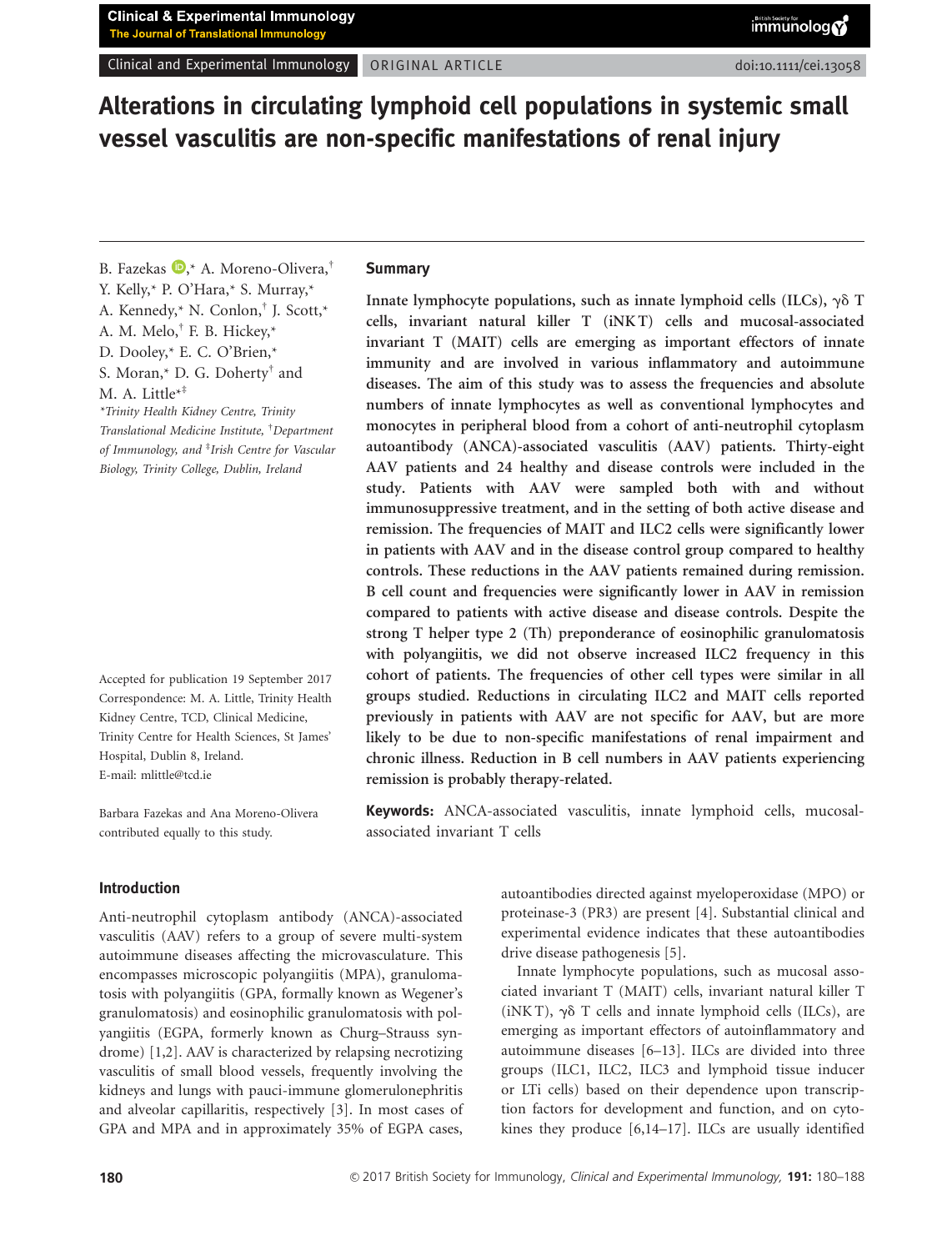| Characteristics                       |                 |               | HC               | DC           | AAV-AP         | AAV-RP       |
|---------------------------------------|-----------------|---------------|------------------|--------------|----------------|--------------|
| No.                                   |                 |               | 10               | 14           | 17             | 21           |
| Age, median (range), years            |                 |               | $57(45-68)$      | $65(45-75)$  | $61(27-81)$    | $60(30-79)$  |
| Male/female                           |                 |               | 5/5              | 9/5          | 9/8            | 13/8         |
| ANCA positivity, $n$ (%)              | Anti-MPO        |               | $\boldsymbol{0}$ | $\mathbf{0}$ | 8(47.1)        | 7(47.6)      |
|                                       | Anti-PR3        |               | $\boldsymbol{0}$ | $\mathbf{0}$ | 7(41.2)        | 8(38.1)      |
|                                       | Negative        |               | $\boldsymbol{0}$ | $\mathbf{0}$ | 1(5.9)         | 2(9.5)       |
|                                       | Unknown         |               | $\overline{0}$   | $\mathbf{0}$ | 1(5.9)         | 1(4.8)       |
| Diagnosis, $n$                        | <b>GPA</b>      |               | n.a.             | n.a.         | 8(0)           | 7(86)        |
| (median duration of follow-up, month) |                 |               |                  |              |                |              |
|                                       | <b>MPA</b>      |               | n.a.             | n.a.         | 6(0)           | 8(17)        |
|                                       | <b>EGPA</b>     |               | n.a.             | n.a.         | 3(120)         | 6(62)        |
| BVAS, median (range)                  |                 |               | n.a.             | n.a.         | $14(2-32)$     | $\Omega$     |
| CRP (mg/dl), median (IQR)             |                 |               | n.a.             | $5(3-23)$    | $18(12.3-125)$ | $2(1-5)$     |
| Creatinine (mmol/l), mean (s.e.m.)    |                 |               | n.a.             | 179.5(42.18) | 248.4(71.3)    | 177.2(45.3)  |
| eGFR (ml/min), mean (s.e.m.)          |                 |               | n.a.             | 54.5(9.5)    | 60.2(11.4)     | 62.8(8.3)    |
| Immunosuppression treatment, $n$ (%)  | Treatment-naive |               | Yes              | Yes          | 3(18)          | $\mathbf{0}$ |
|                                       | Rituximab       | $1-6$ months  | $\overline{0}$   | $\mathbf{0}$ | 1(6)           | 1(5)         |
|                                       |                 | $> 6$ months  | $\boldsymbol{0}$ | $\mathbf{0}$ | $\mathbf{0}$   | 3(14)        |
|                                       | <b>CYC</b>      | $1-6$ months  | $\boldsymbol{0}$ | $\Omega$     | $\Omega$       | $\Omega$     |
|                                       |                 | $6-12$ months | $\boldsymbol{0}$ | $\mathbf{0}$ | $\mathbf{0}$   | 3(14)        |
|                                       |                 | $>12$ months  | $\boldsymbol{0}$ | $\mathbf{0}$ | 2(12)          | 12(57)       |
|                                       | Aza             | Current       | $\boldsymbol{0}$ | $\mathbf{0}$ | 1(6)           | 8(38)        |
|                                       | <b>MMF</b>      | Current       | $\boldsymbol{0}$ | $\mathbf{0}$ | 2(12)          | 2(10)        |
|                                       | <b>MTX</b>      | Current       | n.a.             | n.a.         | $\mathbf{0}$   | 2(10)        |
|                                       | Steroids        | Current       | n.a.             | n.a.         | 11(65)         | 11(52)       |

#### Table 1. Summary data for patient cohort

Anti-neutrophil cytoplasm autoantibody (ANCA)-associated vasculitis (AAV)-AP = AAV in active phase; AAV-RP = AAV in remission phase; Aza = azathioprine; CRP = median C-reactive protein; CYC = cyclophosphamide; DC = disease control; eGFR = estimated glomerular filtration rate; HC = healthy control; IQR = interquartile range; MMF = mycophenolate mofetil; MTX = methotrexate; MPA = microscopic polyangiitis; n.a. = not applicable; s.e.m. = standard error of the mean; MPO = myeloperoxidase; PR3 = proteinase-3; BVAS = Birmingham Vasculitis Activity Score; GPA = granulomatosis with polyangiitis; EGPA = eosinophilic granulomatosis with polyangiitis.

by the absence of markers specific for T cells, B cells and other haematopoietic cells. Human  $\gamma\delta$  T cells comprise three major subsets based on their T cell receptor (TCR)  $\delta$ -chain usage, with V $\delta$ 2 T cells being the predominant subset in blood and V $\delta$ 1 and V $\delta$ 3 T cells found most frequently at epithelial surfaces [11,15]. MAIT cells and iNK T cells express semi-invariant TCRs and display limited heterogeneity [8,9,12,13,15]. ILCs,  $\gamma\delta$  T cells, iNK T cells and MAIT cells are important in the innate response against pathogenic microorganisms, containment of commensals, tissue homeostasis and regulation of metabolism [16,17]. However, they might also have detrimental effects when dysregulated, leading to chronic inflammation and autoimmune diseases such as AAV [18]. A recent study by Braudeau et al. [7] reported that MAIT and ILC2 cells are depressed persistently in AAV, leading to a conclusion that may be involved in disease pathogenesis.

In this study we assessed the frequencies of ILCs,  $\gamma \delta$  T cells, iNK T and MAIT cells, and of the major lymphocyte and monocyte subsets in peripheral blood mononuclear cells (PBMC) by flow cytometry from patients with AAV, healthy controls and, importantly, disease controls.

## Materials and methods

#### Patients

Patients with GPA  $(n = 15)$ , MPA  $(n = 14)$  and EGPA  $(n = 9)$  in active phase (AP) and remission phase (RP) were included, and compared with 10 healthy (HC) and 14 disease controls (DC) (Table 1). All AAV patients fulfilled the Chapel Hill Consensus Conference (CHCC) classification criteria [2]. The AP of AAV was defined by a Birmingham Vasculitis Activity Score (BVAS)  $\geq$  2 (first diagnosis,  $n = 6$ ; relapsing diagnosis,  $n = 7$ ) and remission by BVAS = 0. Nine (50%) and 12 (57%) of the AP and RP AAV patients had biopsy-proven renal vasculitis at some point since diagnosis. We wished to ascertain whether observed changes in immune cells were specific to the AAV autoimmune process or as a non-specific consequence of AAV-induced organ injury. The key organ injured in AAV is the kidney, and renal dysfunction is well described to alter immune function [19]. Therefore, the DC group comprised patients with non-autoimmune disease matched for age and excretory kidney function (type 2 diabetic nephropathy  $n = 4$ , ischaemic nephropathy  $n = 7$ , other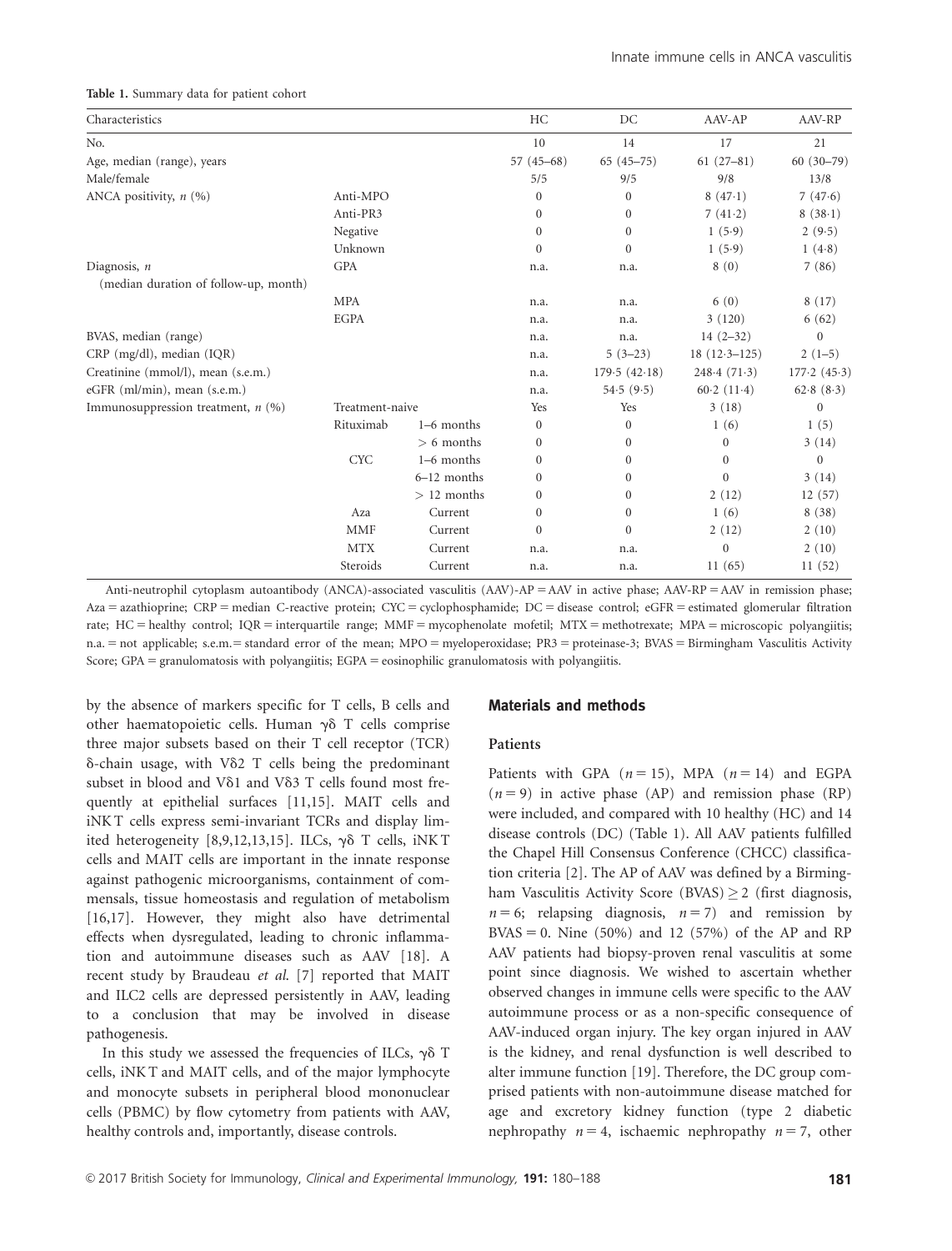$n = 3$ ). The 'other' category comprised patients with diverticulitis, aortic dissection and proton-pump inhibitorinduced renal tubular dysfunction.

Patients were recruited to the Rare Kidney Disease Registry and Biobank ([http://www.tcd.ie/medicine/thkc/research/](http://www.tcd.ie/medicine/thkc/research/RKD-Registry-Biobank.php) [RKD-Registry-Biobank.php](http://www.tcd.ie/medicine/thkc/research/RKD-Registry-Biobank.php)). The study was approved by the local ethical committee and all patients and controls provided written informed consent.

# Biological samples

Venous blood samples were collected in ethylenediamine tetraacetic acid (EDTA) vacutainers. PBMC were isolated by a standard gradient centrifugation procedure on LymphoprepTM, frozen in complete RPMI medium [25 mM HEPES, 2 mM L-glutamine, 50 ug/ml streptomycin, 50 U/ml penicillin and 10% heat-inactivated fetal bovine serum (FBS)] containing a further 40% FBS and 10% dimethylsulphoxide (DMSO) and conserved in liquid nitrogen until use. For comparison of fresh and frozen samples, an aliquot of PBMCs was taken prior to freezing. These cells were stained for 20 min in the dark with anti-CD3 allophycocyanin (APC) (REA613; Miltenyi Biotec, Woking, UK) for the identification of T cells, anti-CD14 Pacific Blue (RM052; Beckman Coulter, Brea, CA, USA) for the identification of monocytes and anti-CD19 APCcyanin 7 (Cy7) (H1B19; BioLegend, San Diego, CA, USA) for the identification of B cells. Flow cytometry was performed on a CyAn ADP analyser (Beckman Coulter). Single-stain OneComp beads (eBioscience, San Diego, CA, USA) and fluorescence minus one (FMO) controls were used to correct for spectral overlap and non-specific staining, respectively. Fluorescence activated cell sorter (FACS) analysis was performed using Kaluza version 1.2 flow analysis software (Beckman Coulter). Frozen samples were thawed 1 week later and flow cytometry was performed as for fresh samples.

## Phenotypical analysis of PBMC

After thawing, PBMC samples were stained immediately with combinations of monoclonal antibodies as detailed in Supporting information, Table S1. The samples were analysed in eight batches, each batch containing a balanced number from each experimental group. Two million cells were stained and analysed in tube 1 and 250 000 cells were analysed in the other tubes. A dead cell stain (Fixable Viability Dye; eBioscience) was included in each tube. Cells were analysed on a FACSCanto II flow cytometer (BD, Dublin, Ireland) and data were analysed separately using FlowJo (FlowJo, Inc., Ashland, OR, USA) and Kaluza software (Beckman Coulter) by two independent investigators (A.M.O. and B.F.). Cell frequencies were expressed as percentages of total lymphocytes or total T cells. Absolute cell numbers (per litre of blood) were calculated from clinical full blood counts taken at the time of sampling to derive

the absolute lymphocyte count, from which the individual cell counts were calculated.

The gating strategy used to identify single live lymphocytes is shown in Fig. 1a. ILC populations were identified and gated using FMO controls. The distinct populations of ILCs were defined as: total ILCs (Lin1<sup>-</sup>CD127<sup>+</sup>); ILC1 (Lin1<sup>-</sup>CD127<sup>+</sup>CRTH2<sup>-</sup>c-Kit<sup>-</sup>); ILC2 (Lin1<sup>-</sup>CD127<sup>+</sup>CRTH2<sup>+</sup> CD161<sup>+</sup>); ILC3 (Lin1<sup>-</sup>CD127<sup>+</sup>CRTH2<sup>-</sup>c-Kit<sup>+</sup>NKp44<sup>+</sup>) and LTi (Lin1<sup>-</sup>CD127<sup>+</sup>CRTH2<sup>-</sup>c-Kit<sup>+</sup>NKp44<sup>-</sup>) [7].  $\gamma\delta$  T cells were identified as  $V\delta1^+/CD3^+$ ,  $V\delta2^+/CD3^+$  and  $V\delta3^+CD3^+$  for V $\delta1$ , V $\delta2$  and V $\delta3$  cells, respectively. iNKT cells were identified as  $V\alpha$ 24J $\alpha$ 18<sup>+</sup>CD3<sup>+</sup> cells. MAIT cells were defined as  $V\alpha7.2^+CD161^+CD8^+$  cells.  $CD4^+$ ,  $CD8^+$ and double-negative (DN) T cells were identified as  $CD3^+CD4^+CD8^-$ ,  $CD3^+CD4^-CD8^+$  and  $CD3^+CD4^-CD8^-$ , respectively. Natural killer (NK) cells were identified as CD3<sup>-</sup>CD56<sup>+</sup>CD16<sup>+/-</sup> cells and B cells as CD3<sup>-</sup>CD19<sup>+</sup> [20]. Monocytes were defined as  $CD14^+CD16^{+/}$ cells not contained in the lymphocyte gate (Supporting information, Table S2).

## Statistical analysis

All statistical analysis was performed using GraphPad Prism version 6.0 software (GraphPad Software, San Diego, CA, USA). One-way analysis of variance (ANOVA) was carried out using a non-parametric Kruskal–Wallis test and Dunn's multiple-comparison post-hoc test. The correlation analysis was calculated using the non-parametric Spearman's test. Differences were defined as statistically significant with a *P*-value of  $\lt$  0.05.

# Results

We assessed the frequencies and absolute cell counts of total ILCs, ILC1, ILC2, ILC3 and LTi, the V $\delta$ 1, V $\delta$ 2, V $\delta$ 3 subsets of  $\gamma\delta$  T cells, iNK T cells, MAIT cells and major lymphocyte and monocyte subsets by flow cytometry on PBMC from patients with GPA ( $n = 15$ ), MPA ( $n = 14$ ) and EGPA  $(n = 9)$ , both with and without immunosuppressive treatment, in active phase and remission phase and compared them with healthy and disease controls. To ensure that the freeze–thaw cycle did not affect specific lymphocyte populations differentially we tested paired samples before and after freezing. We observed no significant difference in any population tested (Supporting information, Fig. S1).

## Phenotypical analysis of ILC subsets

The total ILC frequencies were significantly lower in AAV patients with active disease as well as in the disease controls compared to healthy donors (Fig. 1b). The total ILC absolute cell counts were not significantly different between the experimental groups (Fig. 1c). The frequencies of ILC2 cells were decreased in AAV (both AP,  $P < 0.001$  and RP,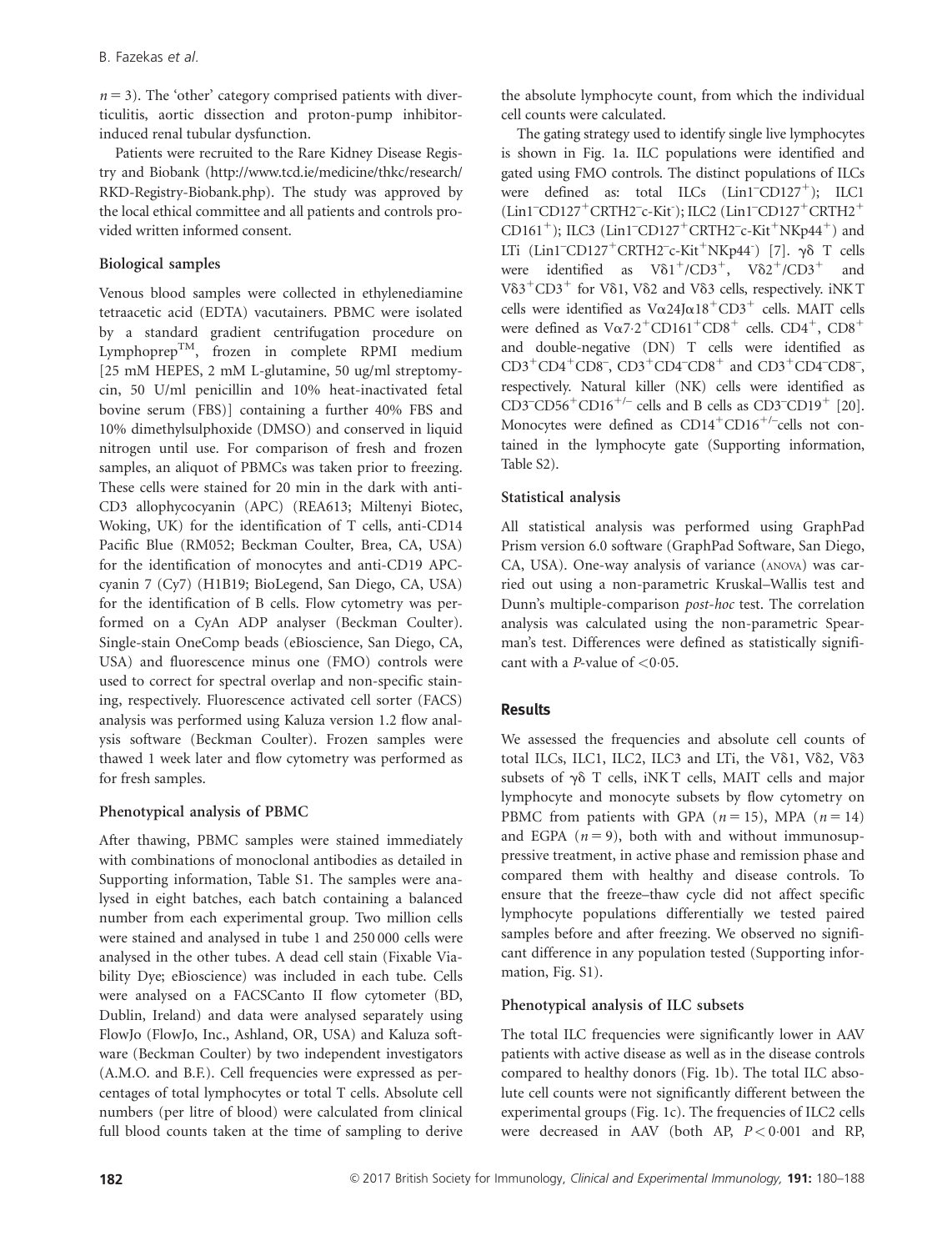



Fig. 1. Total innate lymphoid cell (ILC) frequencies and absolute numbers are similar in anti-neutrophil cytoplasm autoantibody (ANCA) associated vasculitis (AAV) patients and control subjects. (a) Flow cytometry gating strategy used for ILC detection. After gating on lymphocytes and live cells, the distinct ILC populations were defined as: total ILCs (Lin1<sup>-</sup>CD127<sup>+</sup>); ILC1 (Lin1<sup>-</sup>/CD127<sup>+</sup>/CRTH2<sup>-</sup>/c-Kit<sup>-</sup>); ILC2 (Lin1<sup>-</sup>/ CD127<sup>+</sup>/CRTH2<sup>+</sup>/CD161<sup>+</sup>); ILC3 (Lin1<sup>-</sup>/CD127<sup>+</sup>/CRTH2<sup>-</sup>/c-Kit<sup>+</sup>/NKp44<sup>+</sup>) and LTi (Lin1<sup>-</sup>/CD127<sup>+</sup>/CRTH2<sup>-</sup>/c-Kit<sup>+</sup>/NKp44<sup>-</sup>). (b) Frequencies of ILC subsets in healthy controls (HC), disease controls (DC) and AAV patients in active (AP) and remission phase (RP). AAV subtypes are denoted by circle colour as GPA ( $\odot$ ) MPA ( $\circ$ ) and EGPA ( $\odot$ ). (c) Absolute cell counts of ILC subsets in DC and AAV patients in active (AP) and remission phase (RP). Data represent median and interquartile range. One-way analysis of variance (ANOVA) was carried out using the nonparametric Kruskal–Wallis test and Dunn's multiple comparison post-test, \*\*P < 001; \*P < 005. [Colour figure can be viewed at [wileyonlinelibrary.com](http://wileyonlinelibrary.com)]

 $P < 0.05$ ) compared to HC (Fig. 2b), but again there was no significant difference from disease controls. We observed a weak positive correlation between eGFR and ILC2  $(r = 0.29, P < 0.05)$  and MAIT cell frequency  $(r = 0.37, P < 0.005)$ . There was no obvious difference between the subtypes of AAV (illustrative graphs in Supporting information, Fig. S2). Of note, ILC2 cell frequencies or absolute numbers were not increased in EGPA. We did not observe any differences in frequencies or absolute cell numbers of the other ILC subsets in the groups studied (Fig. 2a,c–h). Approximately 50% of the AAV cohort had been exposed to cyclophosphamide; this had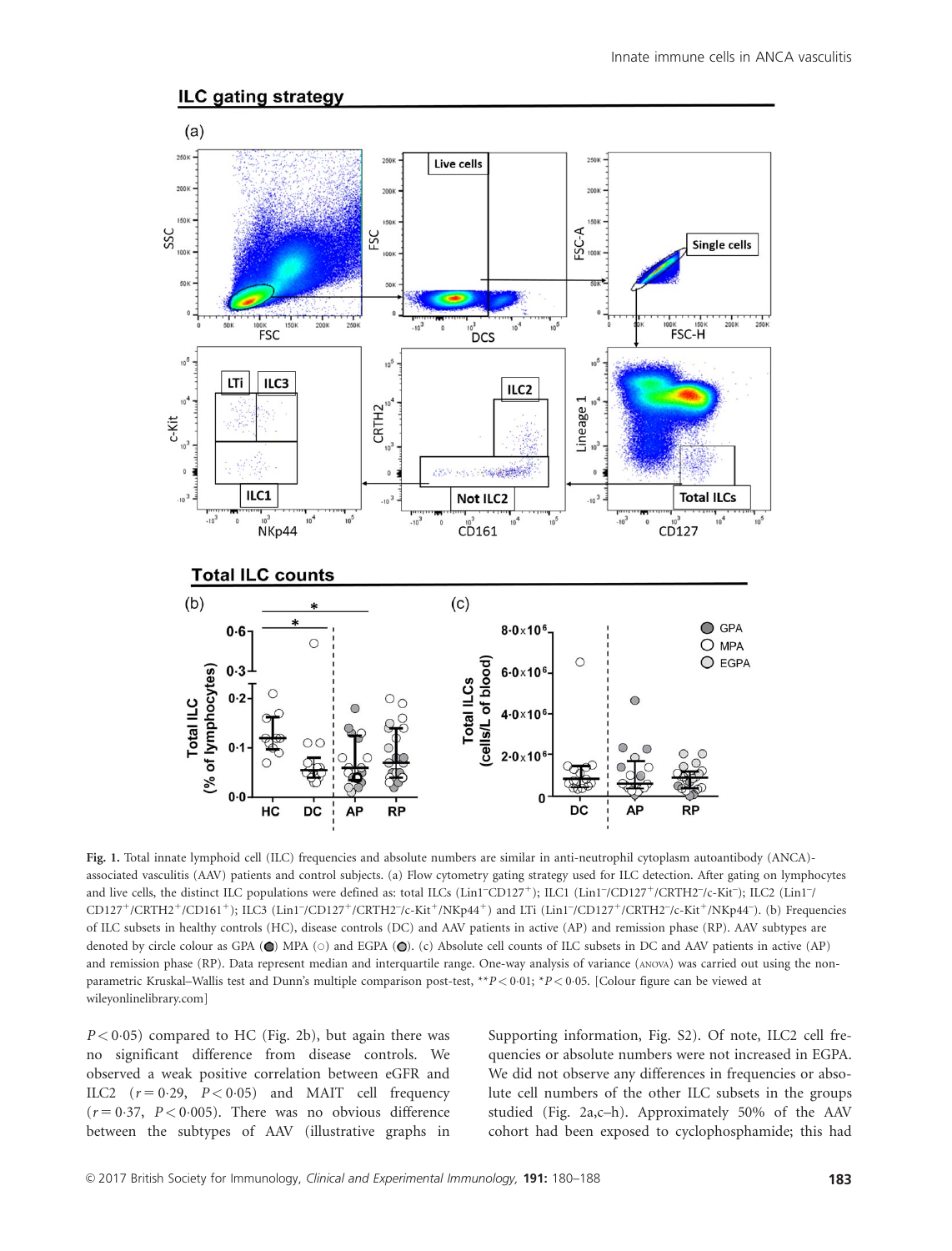

Fig. 2. Innate lymphoid cell (ILC) cells are persistently depleted in anti-neutrophil cytoplasm autoantibody (ANCA)-associated vasculitis (AAV) patients and disease controls. (a–d) Frequencies of ILC subsets in healthy controls (HC), disease controls (DC) and AAV patients in active (AP) and remission phase (RP). AAV subtypes are denoted by circle colour as granulomatosis with polyangiitis (GPA)  $\odot$ ), microscopic polyangiitis (MPA) (o) and eosinophilic granulomatosis with polyangiitis (EGPA) ( $\bigcirc$ ). (e–h) Absolute cell numbers of ILC subsets in DC and AAV patients in active (AP) and remission phase (RP). Data represent median and interquartile range. One-way analysis of variance (ANOVA) was carried out using the non-parametric Kruskal–Wallis test and Dunn's multiple comparison post-test. \*\*\* $P < 0.001$ ; \* $P < 0.01$ ; \* $P < 0.05$ .

no clear effect on ILC or MAIT cell frequencies (Supporting information, Fig. S3).

#### Phenotypical analysis of innate T cells

The gating strategy used to identify  $V\delta1$ ,  $V\delta2$  and  $V\delta3$  T cells, iNK T and MAIT cells was similar to that shown in Fig. 1a and representative flow cytometry dot-plots are shown in Fig. 3a. The frequencies of MAIT cells were significantly lower in AAV (both AP,  $P < 0.01$  and RP,  $P < 0.05$ ) compared to HC (Fig. 3f). MAIT cells were reduced preferentially in MPA and GPA (Supporting information, Fig. S2c). However, MAIT cell frequencies were also reduced in DC and there was no significant difference between this and the AAV groups. We did not observe any significant difference in other innate T cell populations (Fig. 3b–e,g–k).

# Phenotypical analysis of conventional lymphocytes and monocytes

The frequencies and absolute numbers of  $CD4^+$ ,  $CD8^+$ and DN T cells, NK cells and monocytes were similar in AAV patients with active disease and in remission and in the healthy and disease control groups (Fig. 4 and Supporting information, Fig. S4a). However, both the frequencies and absolute numbers of B cells were significantly lower in patients with AAV in remission compared to AAV patients with active disease  $(P < 0.01$  and  $P < 0.001$ ) and disease control ( $P < 0.05$  and  $P < 0.01$ ) or healthy control subjects  $(P < 0.05)$  (Fig. 4e,j).

## Validation of flow cytometry analysis using two software programs

The frequencies of ILC populations are extremely low in blood [6], making it important to distinguish them accurately from background fluorescence using flow cytometry. To provide additional validation of the cell number quantification, data were analysed in parallel by independent investigators using two different flow cytometer software programs. The numbers obtained were correlated highly in all cases (Supporting information, Fig. S5).

#### **Discussion**

In the present study, we determined the frequencies and absolute cell counts of circulating total ILCs, ILC1, ILC2, ILC3 and LTi cells, the V $\delta$ 1, V $\delta$ 2, V $\delta$ 3 subsets of  $\gamma \delta$  T cells, iNK T cells and MAIT cells as well as  $CD4^+$ ,  $CD8^+$ , CD4– CD8- T cells, B cells, NK cells and monocytes by flow cytometry. Braudeau et al. [7] reported recently that circulating MAIT cell frequencies were significantly lower in patients with GPA and MPA compared to healthy donors, both in AP and RP, whereas  $\gamma \delta$  T cells and iNK T cells were found at normal levels. The authors also found that ILC1 cells were expanded and ILC2 and ILC3 cells were depleted in GPA and MPA patients in AP. In agreement with this study, we show that AAV is associated with decreased frequencies of circulating ILC2 and MAIT cells compared to healthy subjects, particularly in active disease. However, similar findings were observed in disease control subjects with similar degrees of renal impairment. This suggests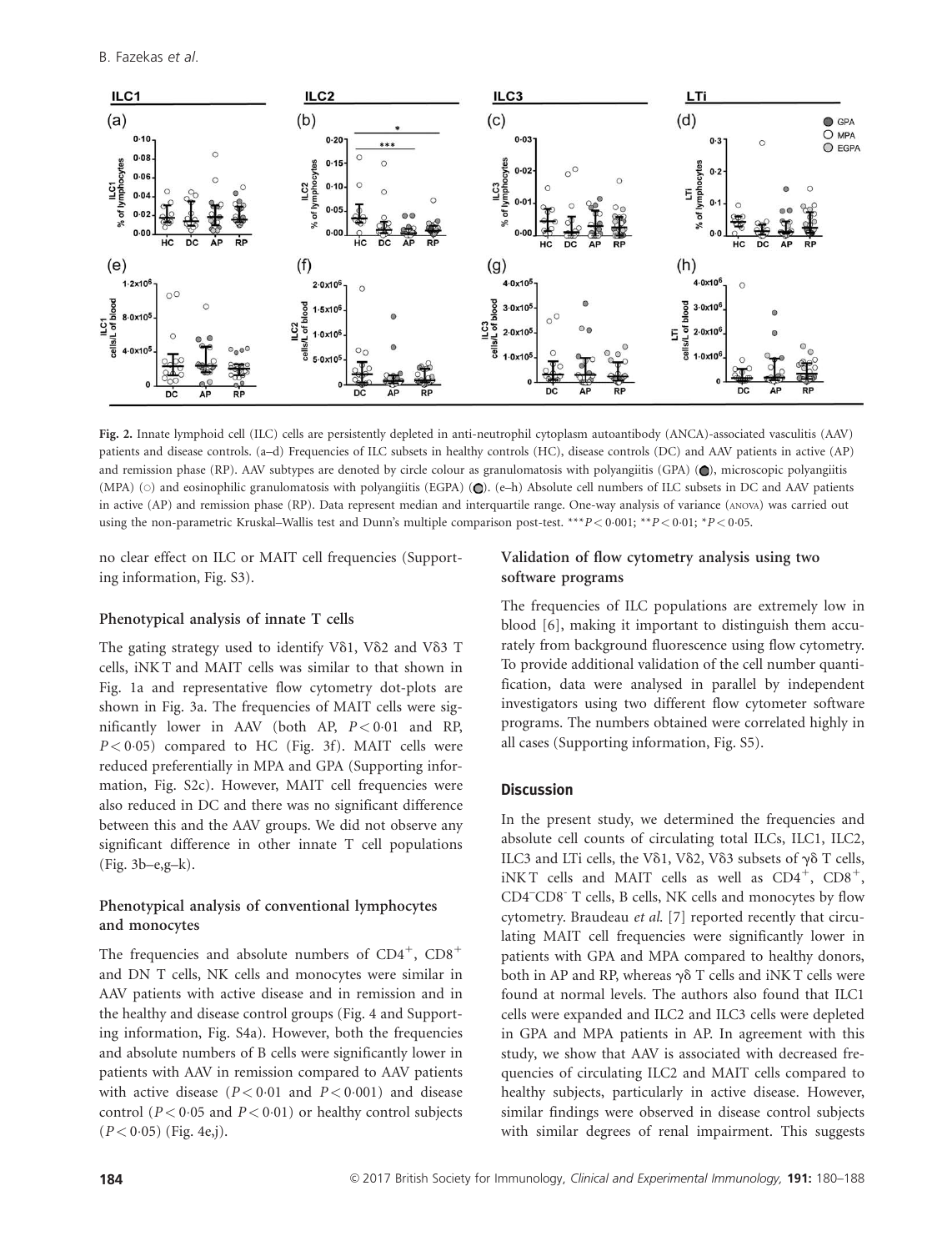

Fig. 3. Mucosal-associated invariant T (MAIT) cells are persistently depleted in anti-neutrophil cytoplasm autoantibody (ANCA)-associated vasculitis (AAV) patients and disease controls. (a) Representative flow cytometric dot plots showing V81, V82 and V83 T cells, invariant natural killer T (iNKT) cells and MAIT cells. (b-f) Frequencies of V81, V82, V83 T cells, iNKT cells and MAIT cells in healthy controls (HC), disease controls (DC) and AAV patients in active (AP) and remission phase (RP). AAV subtypes are denoted by circle colour as granulomatosis with polyangiitis (GPA) ( $\bullet$ ), microscopic polyangiitis (MPA) ( $\circ$ ) and eosinophilic granulomatosis with polyangiitis (EGPA) ( $\bullet$ ). (g–k) Absolute cell counts of V81, V82, V83 T cells, iNKT cells and MAIT cells in DC and AAV patients in active and remission phase. Data represent median and interquartile range. One-way analysis of variance (ANOVA) was carried out using the non-parametric Kruskal–Wallis test and Dunn's multiple comparison post-test. \*\* $P < 0.01$ ; \* $P < 0.05$ . [Colour figure can be viewed at [wileyonlinelibrary.com\]](http://wileyonlinelibrary.com)



Fig. 4. B cell frequencies and numbers are lower in anti-neutrophil cytoplasm autoantibody (ANCA)-associated vasculitis (AAV) patients in remission compared to patients with active disease. Phenotypical analysis of conventional lymphocytes. (a–e) Scatter-plots showing the frequencies of CD4, CD8 T cells and double-negative (DN) T cells, natural killer (NK) cells and B cells in healthy controls, disease controls and AAV patients in active and remission phase. (f–j) Scatter-plots showing the absolute numbers of CD4, CD8 T cells and DN T cells, NK cells and B cells in disease controls (DC) and AAV patients in active (AP) and remission phase (RP). AAV subtypes are denoted by circle colour as granulomatosis with polyangiitis (GPA) ( $\bigcirc$ ), microscopic polyangiitis (MPA) ( $\circ$ ) and eosinophilic granulomatosis with polyangiitis (EGPA) ( $\bigcirc$ ). Data represent median and interquartile range. One-way analysis of variance (ANOVA) was carried out using the non-parametric Kruskal–Wallis test and Dunn's multiple comparison post-test. \*\*\* $P < 0.001$ ; \*\* $P < 0.01$ ; \* $P < 0.05$ .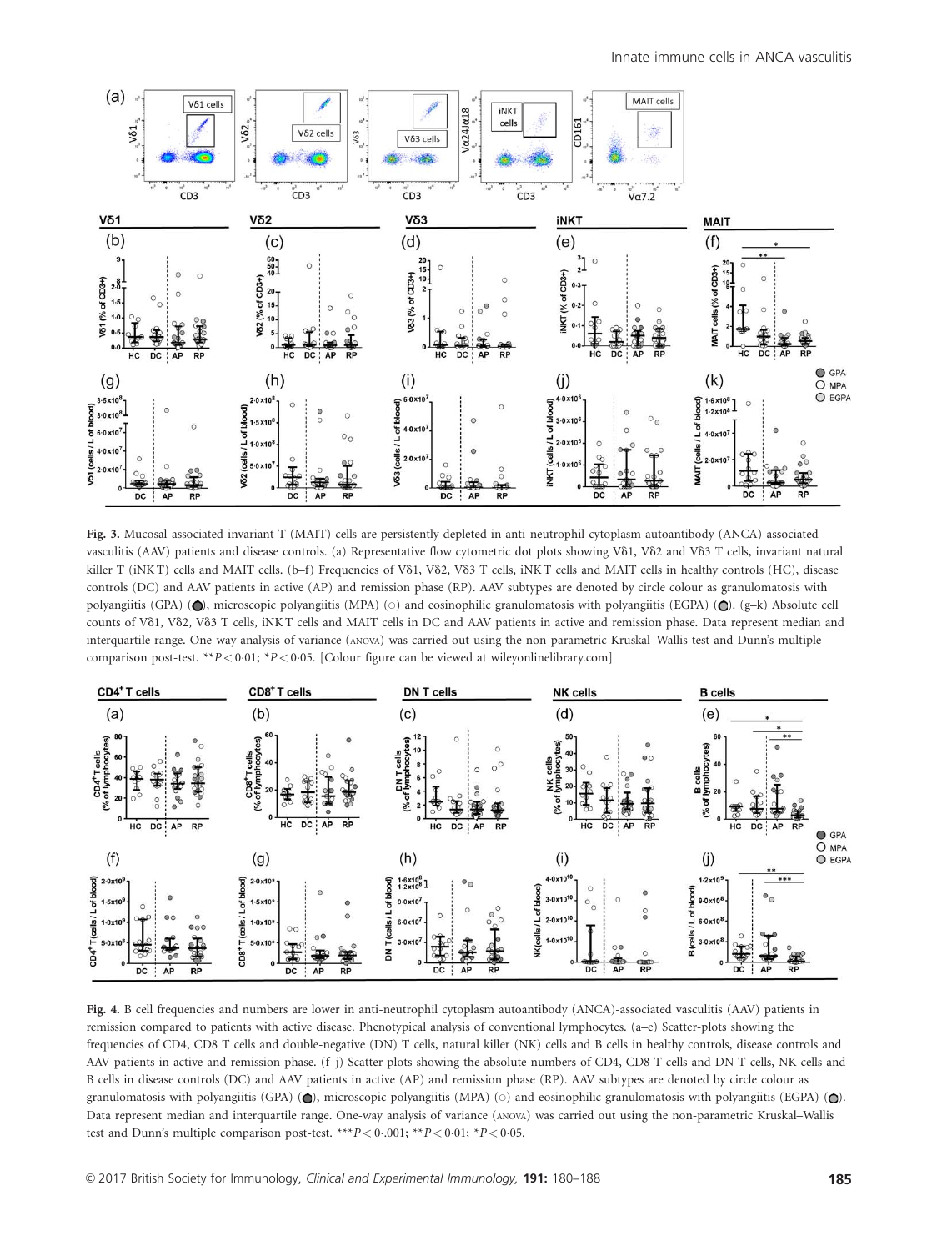that the decreased frequencies of MAIT cells and ILC2s are not specific for AAV and that the alterations in these lymphoid populations in AAV patients are more likely to be due to non-specific manifestations of impaired kidney function. Our data emphasize the importance of including a disease control group in the study design, to properly interpret the specificity to AAV, which is often associated with severe end-organ injury that may have non-specific effects on the immune system.

The pathogenesis of AAV involves the interplay of many cell types of the immune system, including neutrophils, monocytes and B cells, all of which contribute to T cell differentiation and activation and controlled by cytokines released by T cells  $[2-4,21-23]$ . CD4<sup>+</sup> T cells produce Th1 and Th17 cytokines, such as interferon (IFN)- $\gamma$  and interleukin (IL)-17, respectively, are expanded in the circulation of patients with GPA and MPA [24,25], whereas Th2 cells, producing IL-4, IL-5 and IL-13, are more frequent in patients with EGPA [24,26–29]. Recent studies have also shown that regulatory T cells ( $T_{\text{regs}}$ ) [25,30,31] and regulatory B cells (Bregs) [32], which produce IL-10 and inhibit Th1, Th2 and Th17 cell differentiation, are depleted in AAV patients with active disease but normalized during remission. The balance of Th cells subsets is controlled in part by lymphocytes of the innate immune system, such as ILCs,  $\gamma\delta$  T cells, MAIT cells and iNK T cells, which undergo rapid activation in response to conserved non-peptide antigens, cytokines and stress-inducible proteins expressed on other cells [6,8,9,11–17,33]. A key function of these cells is their ability to promptly release Th1, Th2, Th17 and/or  $T_{\text{res}}$ cytokines, providing early triggers for the polarisation of adaptive immune responses.

Innate T cells subsets, such as  $iNKT$  cells and V $\delta$ 2 T cells, can provide direct help to B cells for the production of antibody [34–36] and can activate neutrophils, through direct cell–cell contact or indirectly via the production of IL-17 [37,38], making them likely candidates as cells involved in the pathogenesis of AAV. However, our results also confirm those of Braudeau and co-workers [7] in showing that the numbers and frequencies of these cells are not perturbed in patients with AAV, whether in AP or RP. Furthermore, our data do not support roles for the individual V $\delta$ 1, V $\delta$ 2 and V $\delta$ 3 subsets of  $\gamma$  $\delta$  T cells in the pathogenesis of AAV. Although a slight depletion of NK cells has been reported in patients with MPA in AP [7], this was not confirmed in our study.

We also performed the phenotypical analysis of conventional lymphocytes and monocytes and found similar frequencies and absolute numbers of  $CD4^+$ ,  $CD8^+$  and DN T cells, NK cells and monocytes in AAV patients with active disease and in remission and in both healthy and disease controls. However, we found that both the frequencies and absolute numbers of B cells were significantly lower in patients with AAV in remission compared to AAV patients with active disease or disease control subjects. This finding is almost certainly related to prior exposure to B cell depleting agents such as rituximab and cyclophosphamide, and emphasizes the importance of accounting for the longterm effects of immunotherapeutic agents in crosssectional studies of autoimmune disease. Similarly, the frequencies of MAIT cells in peripheral blood may correlate inversely with the dose of corticosteroid received [33].

Previous studies have shown a strong Th2 preponderance of EGPA [24,26–29], with elevated levels of cytokines such as IL-4, IL-5 and IL-13, and activated Th2 cells in the circulation of EGPA patients. ILC2s, Vδ2 and iNKT cells are notable producers of these cytokines [6,8,9,14,16,17,36], leading us to hypothesize that ILC2s are key drivers of this eosinophilic vasculitic syndrome. However, we did not observe expansions of any of these Th2-promoting innate lymphocyte populations in patients with EGPA. In contrast, we found that the frequencies of ILC2s were, if anything, lower in patients with EGPA compared to healthy control subjects.

### Conclusion

In this study we provide an extended characterization of circulating lymphoid cell populations in AAV patients. We show that the previously reported reduction in ILC2 and MAIT cells is not specific to AAV and probably represents a non-specific response to renal involvement and chronic illness, highlighting the importance of including disease control groups in phenotyping studies. We observe no expansions of Th2-promoting lymphocyte subsets, such as ILC2, iNK T or Vδ2 T cells, in patients with EGPA.

## Acknowledgements

D. G. D. and M. L. designed the study. Y. K., P. O.'H., S. M., A. K. and N. C. enrolled the patients. E. O.'B. processed PBMC samples. A. M. O. and B. F. performed the experiments and analysed the results statistically. S. M. and J. S. performed clinical analysis. F. H. performed the freeze–thaw analysis and processed PBMC samples. A. M. M. contributed to the flow cytometric analysis. D. D. prepared the figures. B. F. prepared the draft of the manuscript. This work was supported by the Rare Kidney Disease Registry and Biobank; the Meath Foundation grant (203170) and the Science Foundation Ireland grant (11/Y/B2093).

### **Disclosure**

The authors declare that there are no financial or commercial conflicts of interest associated with the publication of this work.

## References

1 Cornec D, Cornec-Le Gall E, Specks U. Clinical trials in antineutrophil cytoplasmic antibody-associated vasculitis: what we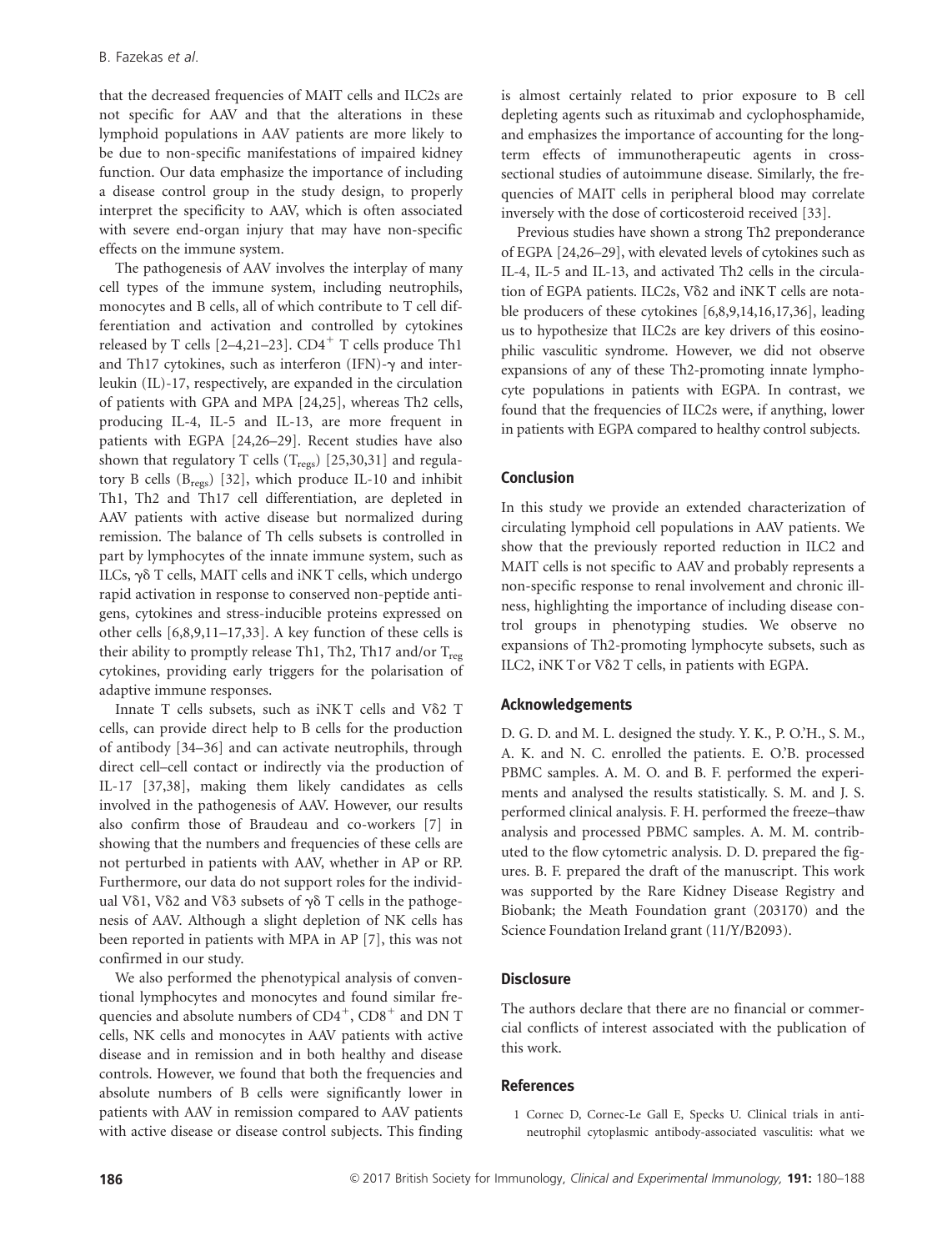have learnt so far, and what we still have to learn. Nephrol Dial Transplant 2017; 32:i37–47.

- 2 Jennette JC, Falk RJ, Bacon PA et al. 2012 revised International Chapel Hill Consensus Conference nomenclature of vasculitides. Arthritis Rheum 2013; 65:1–11.
- 3 Yates M, Watts R. ANCA-associated vasculitis. Clin Med (Lond) 2017; 17:60–4.
- 4 Cornec D, Cornec-Le Gall E, Fervenza FC, Specks U. ANCAassociated vasculitis – clinical utility of using ANCA specificity to classify patients. Nat Rev Rheumatol 2016; 12:570–9.
- 5 Xiao H, Hu P, Falk RJ, Jennette JC. Overview of the pathogenesis of ANCA-associated vasculitis. Kidney Dis (Basel) 2016; 1: 205–15.
- 6 Klose CS, Artis D. Innate lymphoid cells as regulators of immunity, inflammation and tissue homeostasis. Nat Immunol 2016; 17:765–74.
- 7 Braudeau C, Amouriaux K, Neel A et al. Persistent deficiency of circulating mucosal-associated invariant T (MAIT) cells in ANCA-associated vasculitis. J Autoimmun 2016; 70:73–9.
- 8 Bendelac A, Savage PB, Teyton L. The biology of NKT cells. Annu Rev Immunol 2007; 25:297–336.
- 9 Salio M, Silk JD, Jones EY, Cerundolo V. Biology of CD1- and MR1-restricted T cells. Annu Rev Immunol 2014; 32:323–66.
- 10 Vantourout P, Hayday A. Six-of-the-best: unique contributions of gammadelta T cells to immunology. Nat Rev Immunol 2013; 13:88–100.
- 11 Tyler CJ, Doherty DG, Moser B, Eberl M. Human Vgamma9/ Vdelta2 T cells: innate adaptors of the immune system. Cell Immunol 2015; 296:10–21.
- 12 Le Bourhis L, Mburu YK, Lantz O. MAIT cells, surveyors of a new class of antigen: development and functions. Curr Opin Immunol 2013; 25:174–80.
- 13 Ussher JE, Klenerman P, Willberg CB. Mucosal-associated invariant T-cells: new players in anti-bacterial immunity. Front Immunol 2014; 5:450.
- 14 Spits H, Artis D, Colonna M et al. Innate lymphoid cells a proposal for uniform nomenclature. Nat Rev Immunol 2013; 13:145–9.
- 15 Doherty DG. Immunity, tolerance and autoimmunity in the liver: a comprehensive review. J Autoimmun 2016; 66:60–75.
- 16 Artis D, Spits H. The biology of innate lymphoid cells. Nature 2015; 517:293–301.
- 17 Eberl G, Colonna M, Di Santo JP, McKenzie AN. Innate lymphoid cells. Innate lymphoid cells: a new paradigm in immunology. Science 2015; 348:aaa6566.
- 18 Shikhagaie MM, Germar K, Bal SM, Ros XR, Spits H. Innate lymphoid cells in autoimmunity: emerging regulators in rheumatic diseases. Nat Rev Rheumatol 2017; 13:164–73.
- 19 Betjes MG. Immune cell dysfunction and inflammation in endstage renal disease. Nat Rev Nephrol 2013; 9:255–65.
- 20 Arduini S, Dunne J, Conlon N, Feighery C, Doherty DG. Mucosal-associated invariant T cells are depleted and functionally altered in patients with common variable immunodeficiency. Clin Immunol 2017; 176:23–30.
- 21 Sable-Fourtassou R, Cohen P, Mahr A et al. Antineutrophil cytoplasmic antibodies and the Churg–Strauss syndrome. Ann Intern Med 2005; 143:632–8.
- 22 Sinico RA, Di Toma L, Maggiore U et al. Prevalence and clinical significance of antineutrophil cytoplasmic antibodies in Churg– Strauss syndrome. Arthritis Rheum 2005; 52:2926–35.
- 23 Jennette JC, Falk RJ. Pathogenesis of antineutrophil cytoplasmic autoantibody-mediated disease. Nat Rev Rheumatol 2014; 10: 463–73.
- 24 Kerstein A, Muller A, Kabelitz D, Lamprecht P. Effector memory T cells in the pathogenesis of ANCA-associated vasculitides. Z Rheumatol 2016; 75:183–6.
- 25 Szczeklik W, Jakiela B, Wawrzycka-Adamczyk K et al. Skewing toward Treg and Th2 responses is a characteristic feature of sustained remission in ANCA-positive granulomatosis with polyangiitis. Eur J Immunol 2017; 47:724–33.
- 26 Kiene M, Csernok E, Muller A, Metzler C, Trabandt A, Gross WL. Elevated interleukin-4 and interleukin-13 production by T cell lines from patients with Churg–Strauss syndrome. Arthritis Rheum 2001; 44:469–73.
- 27 Jakiela B, Szczeklik W, Plutecka H et al. Increased production of IL-5 and dominant Th2-type response in airways of Churg– Strauss syndrome patients. Rheumatology (Oxford) 2012; 51: 1887–93.
- 28 Khoury P, Grayson PC, Klion AD. Eosinophils in vasculitis: characteristics and roles in pathogenesis. Nat Rev Rheumatol 2014; 10:474–83.
- 29 Jakiela B, Sanak M, Szczeklik W et al. Both Th2 and Th17 responses are involved in the pathogenesis of Churg–Strauss syndrome. Clin Exp Rheumatol 2011; 29:S23–34.
- 30 Rimbert M, Hamidou M, Braudeau C et al. Decreased numbers of blood dendritic cells and defective function of regulatory T cells in antineutrophil cytoplasmic antibody-associated vasculitis. PLOS ONE 2011; 6:e18734.
- 31 Free ME, Bunch DO, McGregor JA et al. Patients with antineutrophil cytoplasmic antibody-associated vasculitis have defective Treg cell function exacerbated by the presence of a suppressionresistant effector cell population. Arthritis Rheum 2013; 65: 1922–33.
- 32 Aybar LT, McGregor JG, Hogan SL et al. Reduced CD5(+) CD24(hi) CD38(hi) and interleukin-10(+) regulatory B cells in active anti-neutrophil cytoplasmic autoantibody-associated vasculitis permit increased circulating autoantibodies. Clin Exp Immunol 2015; 180:178–88.
- 33 Hinks TS. Mucosal-associated invariant T cells in autoimmunity, immune-mediated diseases and airways disease. Immunology 2016; 148:1–12.
- 34 Galli G, Nuti S, Tavarini S et al. CD1d-restricted help to B cells by human invariant natural killer T lymphocytes. J Exp Med 2003; 197:1051–7.
- 35 Zeng SG, Ghnewa YG, O'Reilly VP et al. Human invariant NKT cell subsets differentially promote differentiation, antibody production, and T cell stimulation by B cells in vitro. J Immunol 2013; 191:1666–76.
- 36 Petrasca A, Doherty DG. Human Vdelta2(+) gammadelta T cells differentially induce maturation, cytokine production, and alloreactive T cell stimulation by dendritic cells and B cells. Front Immunol 2014; 5:650.
- 37 Davey MS, Morgan MP, Liuzzi AR et al. Microbe-specific unconventional T cells induce human neutrophil differentiation into antigen cross-presenting cells. J Immunol 2014; 193: 3704–16.
- 38 Huang E, Liu R, Lu Z et al. NKT cells mediate the recruitment of neutrophils by stimulating epithelial chemokine secretion during colitis. Biochem Biophys Res Commun 2016; 474:252–8.